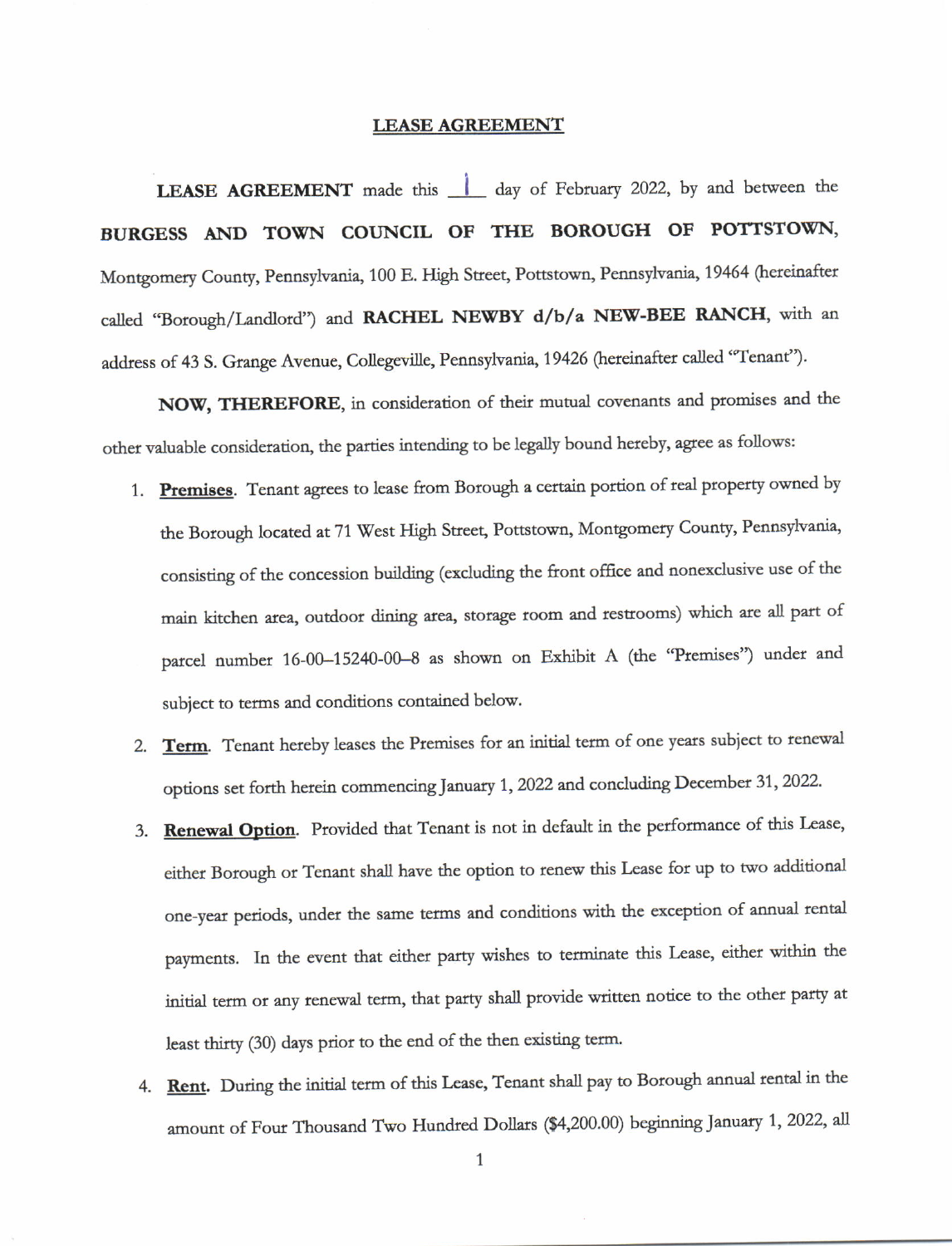payable in equal quarterly installments (\$350.00 per month) on or before the first of each month. All rental payments shall be mailed to the Borough at 100 E. High Street, Pottstown, Pennsylvania. A late fee of ten percent (10%) of the rental payment shall be added when the rental payment is not received within five (5) days of its due date.

- 5. Use. Tenant shall use and occupy the Premises as and for its business of processing honey products and organic foodstuffs for the purpose of commercial resale. Tenant agrees to use the premises in such a manner that will not interfere with the Borough's use of the miniature golf course facility known as Manatawny Greene.
- 6. Utilities. The Borough shall be responsible to pay all charges and costs associated with electric, telephone, internet and wireless service and waste disposal associated with the use of the Manatawny Green Golf Course. Tenant shall be responsible for all costs associated with the interior building maintenance and cleaning, along with proper sanitation and waste disposal associated with its use of the Premises.
- Tenant shall be responsible for all daily and routine cleaning and 7. Maintenance. maintenance of the Premises, including the obligation to maintain any and all licenses required for their operation.
- 8. Alterations and Improvements. Tenant accepts the Premises in an "as is" condition. In the event the Tenant wishes to make any structural alterations to the Premises, Tenant shall first obtain consent from Borough.

Borough at its sole cost and expense shall be responsible to maintain and/or repair structural components including delivery of utilities, roofing, drainage, HVAC operation, exterior lighting, exterior plumbing and primary building structural elements, so long as the repairs are not caused by any action or inaction of Tenant.

## 9. Insurance.

 $\overline{2}$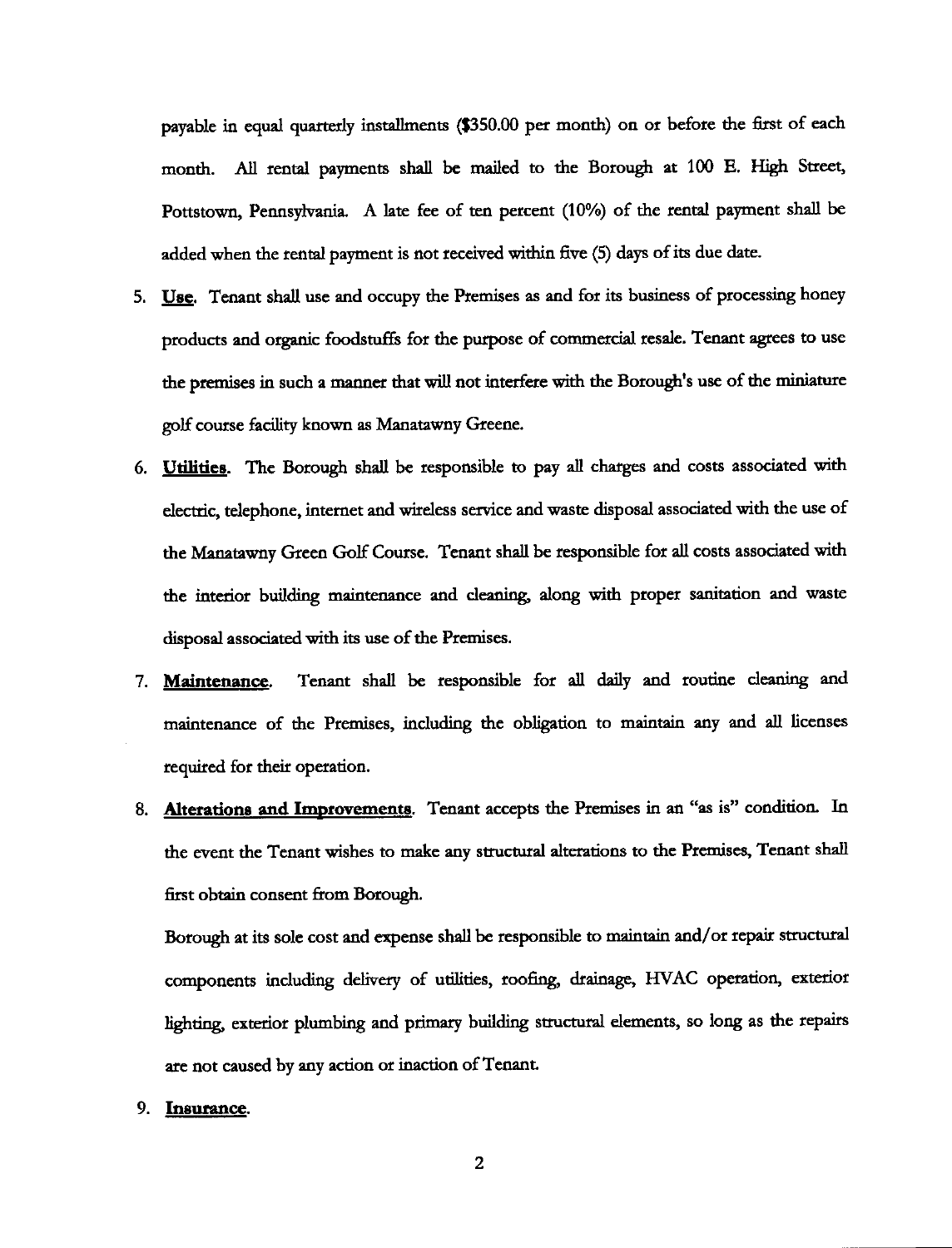- A. Borough, at Borough's expense, shall provide public liability insurance on the Premises consisting with such other policies of insurance on property and buildings owned by Borough, which shall include insurance against loss or damage to the property by virtue of fire and other casualties.
- B. Tenant, at Tenant's expense, shall maintain public liability insurance, including bodily injury and property damage in amounts satisfactory to Borough, but not less than the following amounts. Bodily injury, One Million Dollars (\$1,000,000.00) for each person; Two Million Dollars (\$2,000,000.00) for each occurrence; Property Damage in the amount of One Hundred Thousand Dollars (\$100,000.00) to cover harm due to the actions and/or negligence of Tenant or Tenant's agents or employees.
- 10. Right of Entry. Borough shall have the right to enter upon the Premises at reasonable hours, with 24 hours advanced notice to Tenant, to inspect the same provided that Borough shall not unreasonably interfere with Tenant's business operation on the Premises. Twentyfour (24) hour advanced notice shall not be required for emergency circumstances.
- 11. Assignment and Subleasing. Tenant may not sublease the Premises or assign, mortgage, pledge, or encumber the property or any equipment or building without the Borough's prior written consent.
- 12. Indemnification to Borough. Borough shall not be liable for any damage or injury to Tenant or Tenant's employees, agents, representatives or invitees not caused by any act, omission or negligence of the Borough, its agents, employees, representatives, or invitees, and Tenant agrees to hold Borough harmless from any and all claims for damages, occurring on the Premises, caused by any act, omission, or negligence of Tenant, its employees, agents, representatives or invitees, not otherwise subject to any sovereign immunity defense by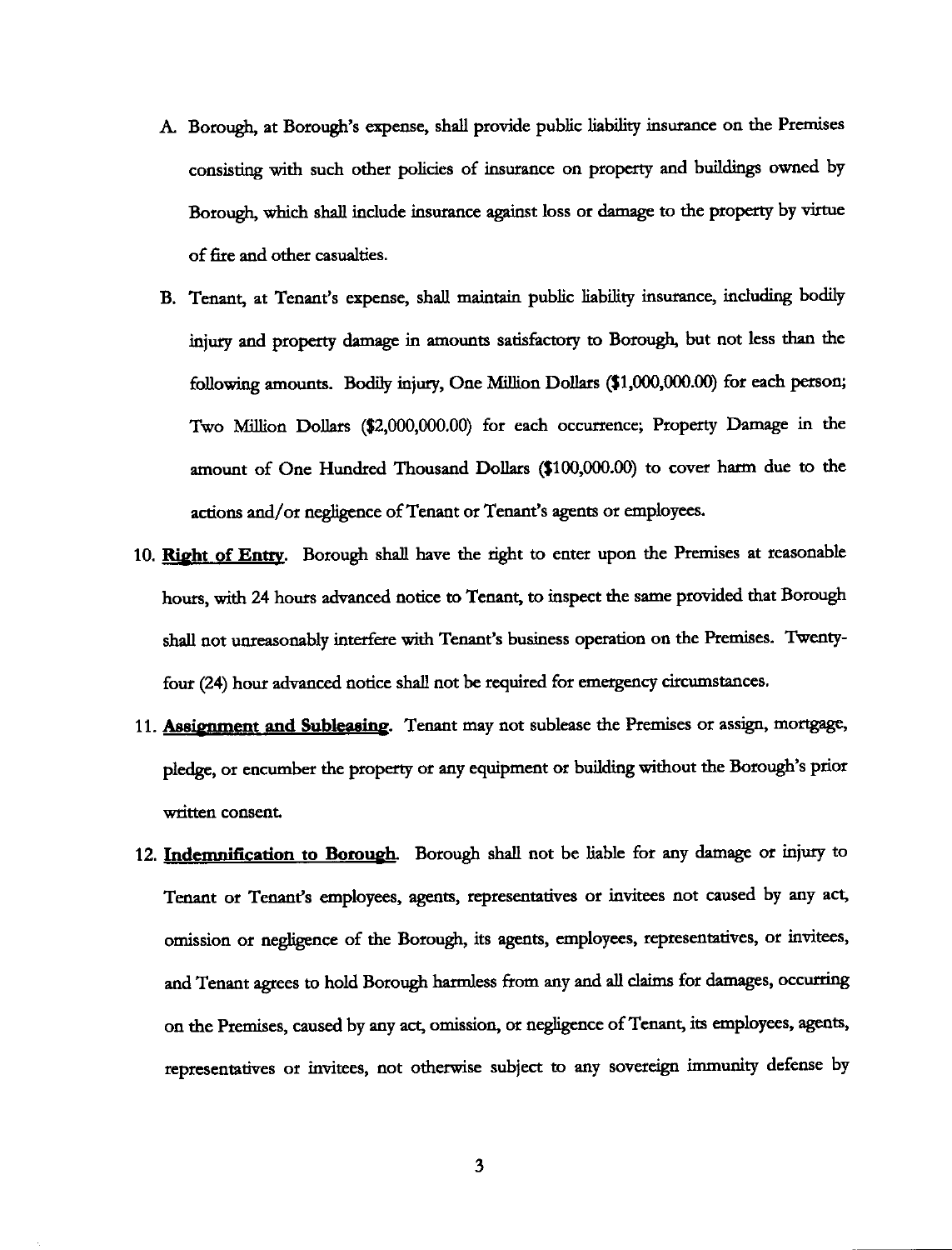Borough, and not caused by any act, omission or negligence of Borough, its agents, representatives, or invitees.

- 13. Events of Default. For purposes of this Lease, any of the following shall be deemed a default by the Tenant and a breach of this Lease, if the same is not cured as provided for herein:
	- A. Failure to pay the rent or any other amounts due and owing this Lease or any part thereof for a period of ten (10) days after Borough has given Tenant written notice of the failure to make such paymcnt
	- B. Failure to observe, keep and perform any of the other terms, covenants, conditions, agreements and provisions required by this Lease to be done, observed, kept and/or performed by Tenant for a period of twenty (20) days after written notice of such failure is sent to Tenant provided, however, that the Tenant shall not be deemed in default as to the performance of any work required to be performed or acts to be done or conditions to be met, if in good faith, Tenant shall have promptly taken all reasonable steps to rectify the same and shall have kept Borough informed as to the steps being taken to cure the said default.

In the event of default, Borough may declare the term of this Lease ended and terminated by giving Tenant written notice of such intention and if possession of the leased Premises is not surrendered, Borough may reenter said Premises. Borough shall have in addition to the remedy above provided, any other right or remedy available to Borough on account of Tenant's default, either in law or in equity.

14. Compliance with Law. Tenant shall comply with all laws, orders, ordinances and other public tequirements now ot hereinaftet pettaining to Tenant's use of the Premises.